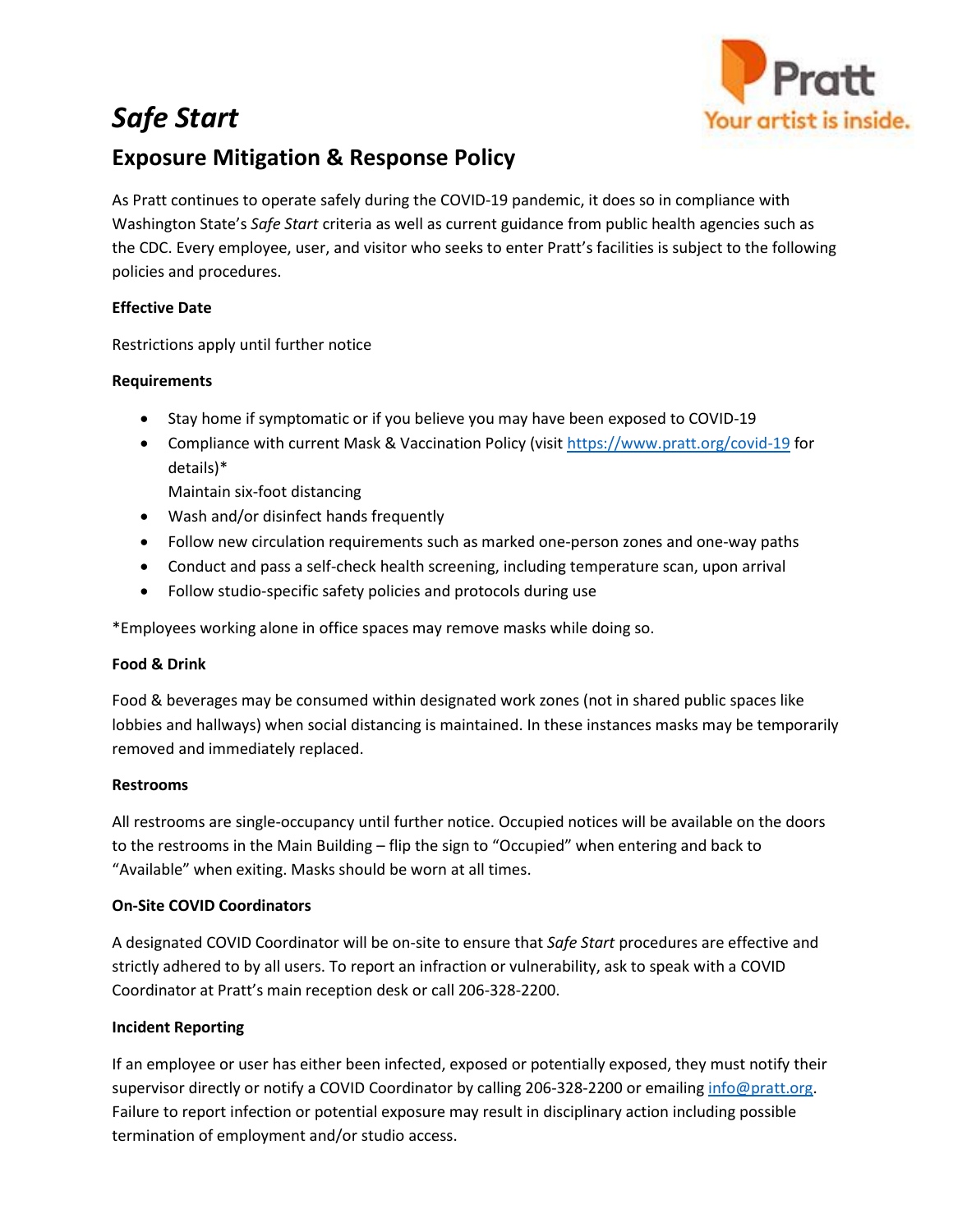An immediate assessment of close contact\* and compromised spaces will be conducted (applied beginning 48 hours prior to onset of user's symptoms).

*\*CDC guidelines define "close contact" of someone who is infected as being within approximately 6 feet of a person with COVID-19 for a prolonged period of time.* 

Information regarding the identity of COVID-positive persons will remain confidential to the extent possible. Information will be shared on a need-to-know basis only if the health of others is at risk.

All Pratt staff will be notified of each incident and are expected to comply with the Recovery & Return criteria (below) as applicable. Additionally, staff may be asked to work remotely until compromised spaces have been decontaminated, or simply as a precaution.

# **Isolation & Quarantine**

Isolation and quarantine are public health practices used to protect the public by preventing exposure to people who have or may have a contagious disease. Pratt and all of its employees and users are required to comply with the most recent CDC guidelines, as follows:

# **Quarantine I** Isolate

Quarantine and stay away from others when you have been in close contact with someone who has COVID-19.

# **If you were exposed If you are sick or test positive**

Isolate when you are sick or when you have COVID-19, even if you don't have symptoms.

# **When to Stay Home**

# **Calculating Quarantine:**

The date of your exposure is considered day 0. Day 1 is the first full day after your last contact with a person who has had COVID-19. Stay home and away from other people for at least 5 days.

# **IF YOU**

# **Were exposed to COVID-19 and are NOT up-to-date on COVID-19 vaccinations:**

- **•** Stay home and quarantine for at least 5 full days.
- **•** Wear a well-fitted mask if you must be around others in your home.
- **•** Do not travel
- **•** Get tested
	- Even if you don't develop symptoms, get tested at least 5 days after you last had close contact with someone with COVID-19.
- **•** After quarantine
	- Watch for symptoms until 10 days after you last had close contact with someone with COVID-19.
	- Avoid travel until a full 10 days after you last had close contact with someone with COVID-19.
- **•** If you develop symptoms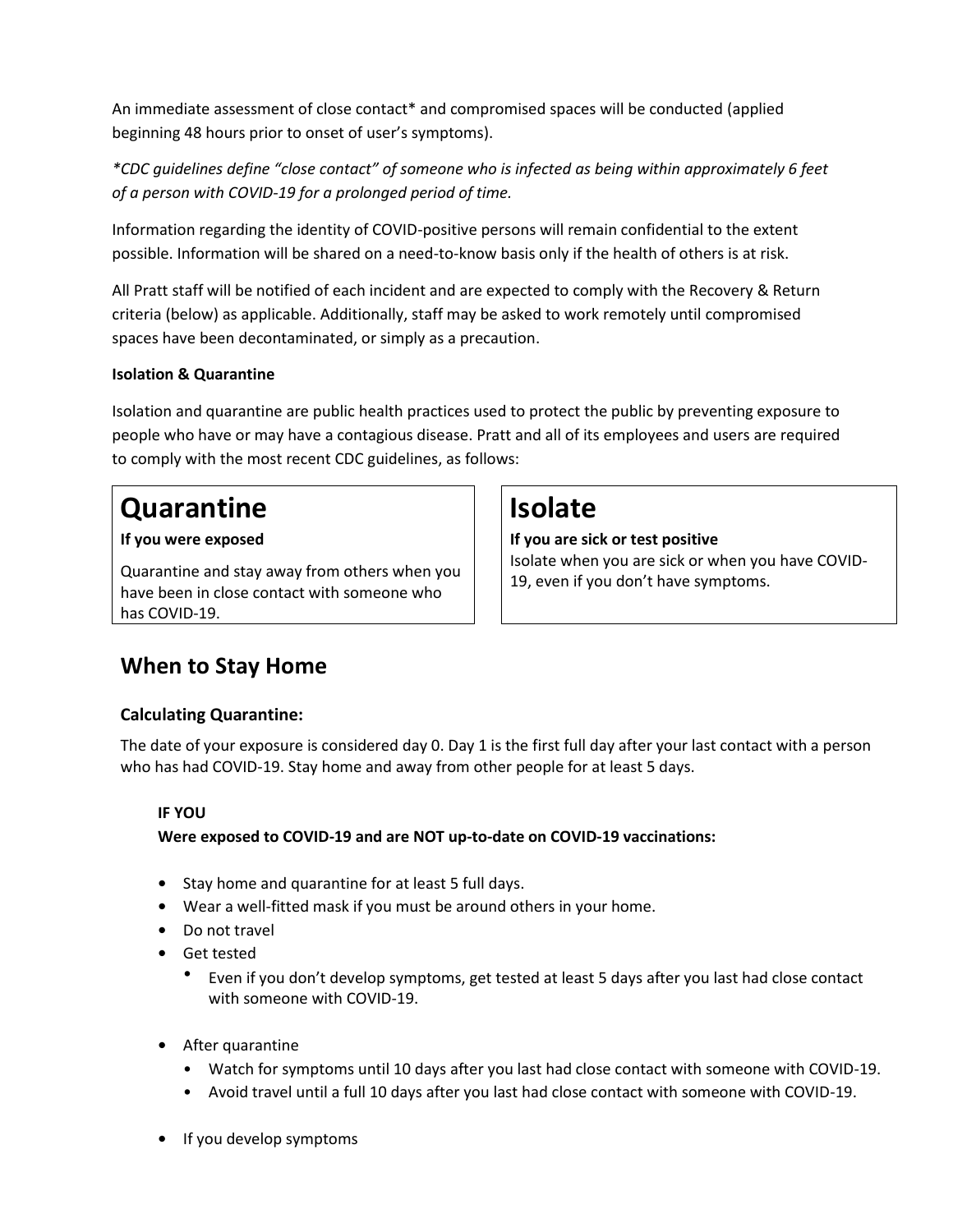- Isolate immediately and get tested.
- Continue to stay home until you know the results.
- Wear a well-fitted mask around others.
- **•** Take precautions until day 10
	- Wear a well-fitted mask for 10 full days any time you are around others inside your home or in public.
	- Do not go to places where you are unable to wear a mask.
	- Avoid being around people who are at high risk

# **IF YOU**

# **Were exposed to COVID-19 and are up-to-date on COVID-19 vaccinations:**

- **•** No quarantine you do not need to stay home unless you develop symptoms.
- **•** Get tested
	- Even if you don't develop symptoms, get tested at least 5 days after you last had close contact with someone with COVID-19.
- **•** Watch for symptoms until 10 days after you last had close contact with someone with COVID-19.
	- If you develop symptoms, isolate immediately and get tested. Continue to stay home until you know the results. Wear a well-fitted mask around others.
- **•** Take precautions until day 10
	- Wear a well-fitted mask for 10 full days any time you are around others inside your home or in public. Do not go to places where you are unable to wear a mask.
	- Avoid being around people who are at high risk

# **IF YOU**

# **were exposed to COVID-19 and had confirmed COVID-19 within the past 90 days (you tested positive using a viral test)**

- **•** No quarantine you do not need to stay home unless you develop symptoms.
- **•** Watch for symptoms until 10 days after you last had close contact with someone with COVID-19.
	- If you develop symptoms, isolate immediately and get tested. Continue to stay home until you know the results. Wear a well-fitted mask around others.
- **•** Take precautions until day 10
	- Wear a well-fitted mask for 10 full days any time you are around others inside your home or in public. Do not go to places where you are unable to wear a mask.
	- Avoid being around people who are at high risk

# **Calculating Isolation**

Day 0 is your first day of symptoms or a positive viral test. Day 1 is the first full day after your symptoms developed or your test specimen was collected. If you have COVID-19 or have symptoms, isolate for at least 5 days.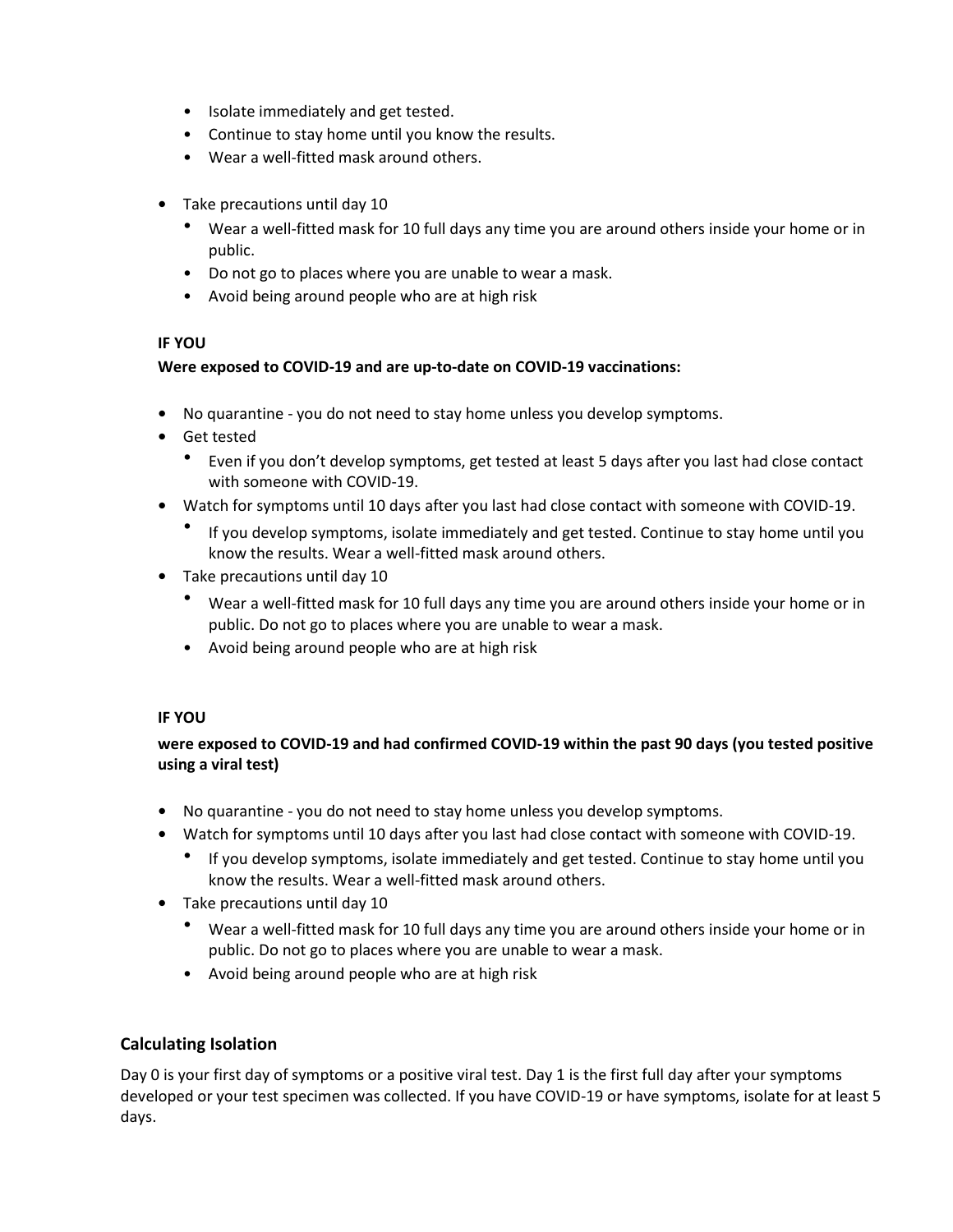# **IF YOU**

# **Tested positive for COVID-19 or have symptoms, regardless of vaccination status**

- **•** Stay home for 5 days and isolate from others in your home.
- **•** Wear a well-fitted mask if you must be around others in your home.
- **•** Do not travel.
- **•** Ending isolation if you had symptoms
	- End isolation after 5 full days if you are fever-free for 24 hours (without the use of fever-reducing
	- medication) and your symptoms are improving.
- **•** Ending isolation if you did NOT have symptoms
	- End isolation after at least 5 full days after your positive test.
- **•** If you were severely ill with COVID-19 or are immunocompromised
	- You should isolate for at least 10 days. Consult your doctor before ending isolation.
- **•** Wear a well-fitted mask for 10 full days any time you are around others inside your home or in public. Do not go to places where you are unable to wear a mask.
- **•** Do not travel until a full 10 days after your symptoms started or the date your positive test was taken if you had no symptoms.
- **•** Avoid being around people who are at high risk

# **DEFINITIONS**

# **Exposure**

Contact with someone infected with SARS-CoV-2, the virus that causes COVID-19, in a way that increases the likelihood of getting infected with the virus.

# **Close Contact**

A close contact is someone who was less than 6 feet away from an infected person (laboratory-confirmed or a clinical diagnosis) for a cumulative total of 15 minutes or more over a 24-hour period. For example, three individual 5-minute exposures for a total of 15 minutes. People who are exposed to someone with COVID-19 after they completed at least 5 days of isolation are not considered close contacts.

# **Recovery & Return**

All employees and users are expected to comply with post-exposure recovery measures to prevent the spread of COVID-19, depending on the specific set of circumstances, as outlined above. Failure to comply may result in disciplinary action including possible termination of employment and/or studio access.

# **Location Decontamination Procedures**

Upon notification of a COVID-19 infected or exposed user having been present at Pratt, an immediate action plan will take effect, in the following order:

• Inquiry and determination of all spaces occupied by said user